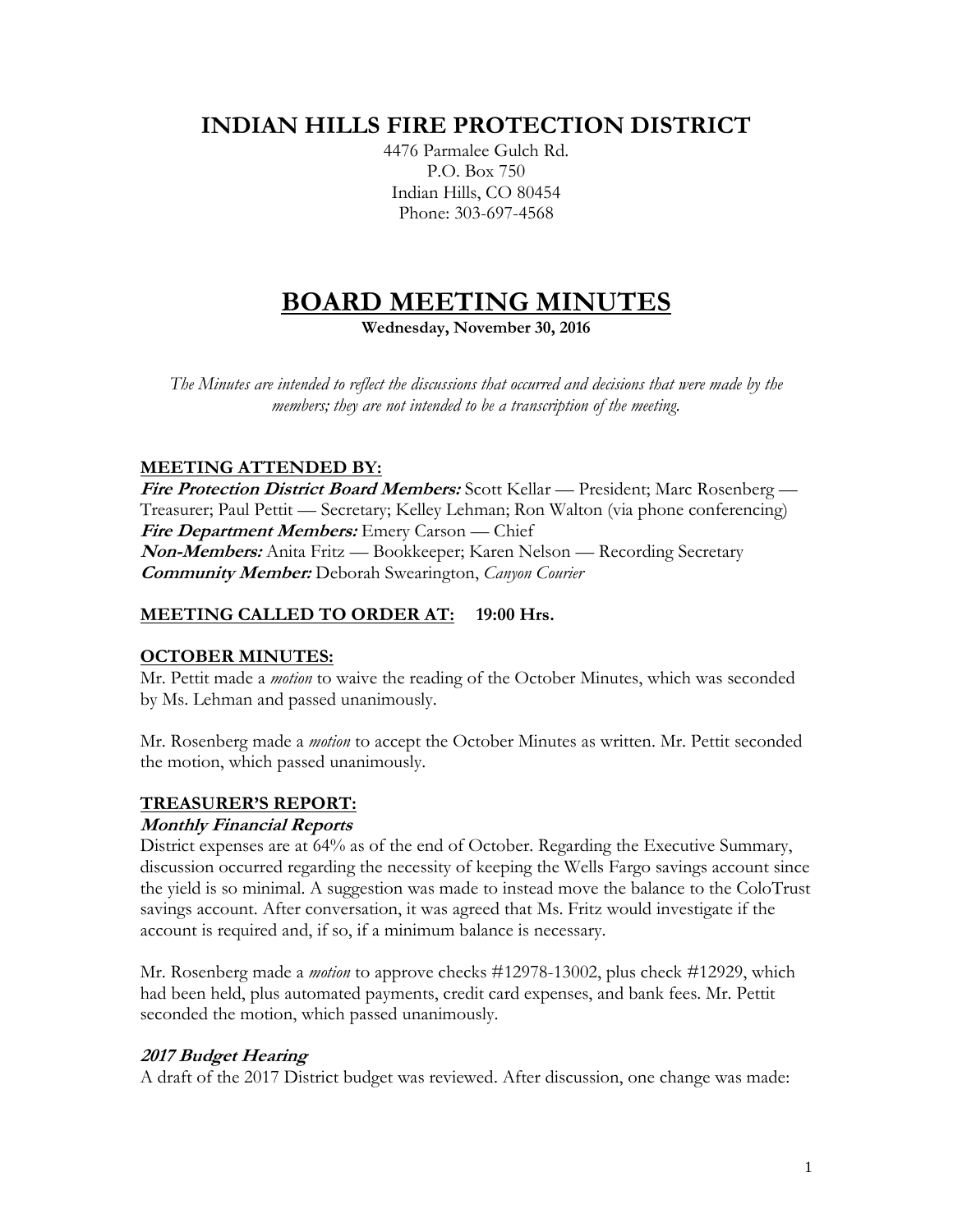Account #5170 (Assoc. Dues & Subscriptions): Increased from \$1,000 to \$1,500

#### **Audit Exemption**

Discussion occurred regarding whether the Board wanted to retain the auditing firm used the previous year for 2017's audit exemption. Ms. Fritz advised staying with Mark, James & Associates. The Board agreed, but advised that it wanted the auditor to come to a Board meeting after the exemption to summarize findings. Mr. Kellar also suggested that the auditor could review the District's financial policies. It was agreed that Mr. Rosenberg would contact the firm, and Mr. Kellar would sign the engagement letter.

#### **DEPARTMENT/OFFICERS' REPORTS:**

#### **Fire Marshal — Randy Rudloff**

Not present. Mr. Carson noted that Geneva Glen camp had installed a new kitchen hood. He also said that Sit-n-Bull also needs the same. Additionally, Mr. Carson shared that the church property across the street from the station has a contract on it and is due to close in mid-December.

#### **Chief — Emery Carson**

Mr. Carson distributed a report and began by stating that the Department has two new members: Angie Sowa, who wants to be an EMT, and Ryan Mazer, who is a Denver firefighter. In additional personnel news, Mr. Carson said that Mr. Ratke has resigned from the Department.

Next, Mr. Carson distributed an updated AD&D quote, which includes coverage for four Boots auxiliary members. After discussion, it was agreed that requirements for Boots members to be granted coverage are too nebulous at this point.

Mr. Carson also shared news that the FPPA Statewide Death and Disability Plan contribution rate is increasing from 2.6% to 2.7%. Conversation ensued whereby it was agreed that the District would pay for the increase.

Mr. Carson concluded his report by stating that the Department has decided not to purchase bullet-proof vests and by summarizing the calls for the month, which total 18 to date and 260 year-to-date.

#### **Assistant Chief — Marc Rosenberg**

Mr. Rosenberg said that he had nothing to share.

**Fire Captain — Scott Case** Not present.

**EMS Captain — Bob Fager** Not present. **ADJOURNED AT: 19:55**

There being no more business to discuss, Mr. Pettit made a *motion* to adjourn the meeting. Mr. Rosenberg seconded the motion, which passed unanimously.